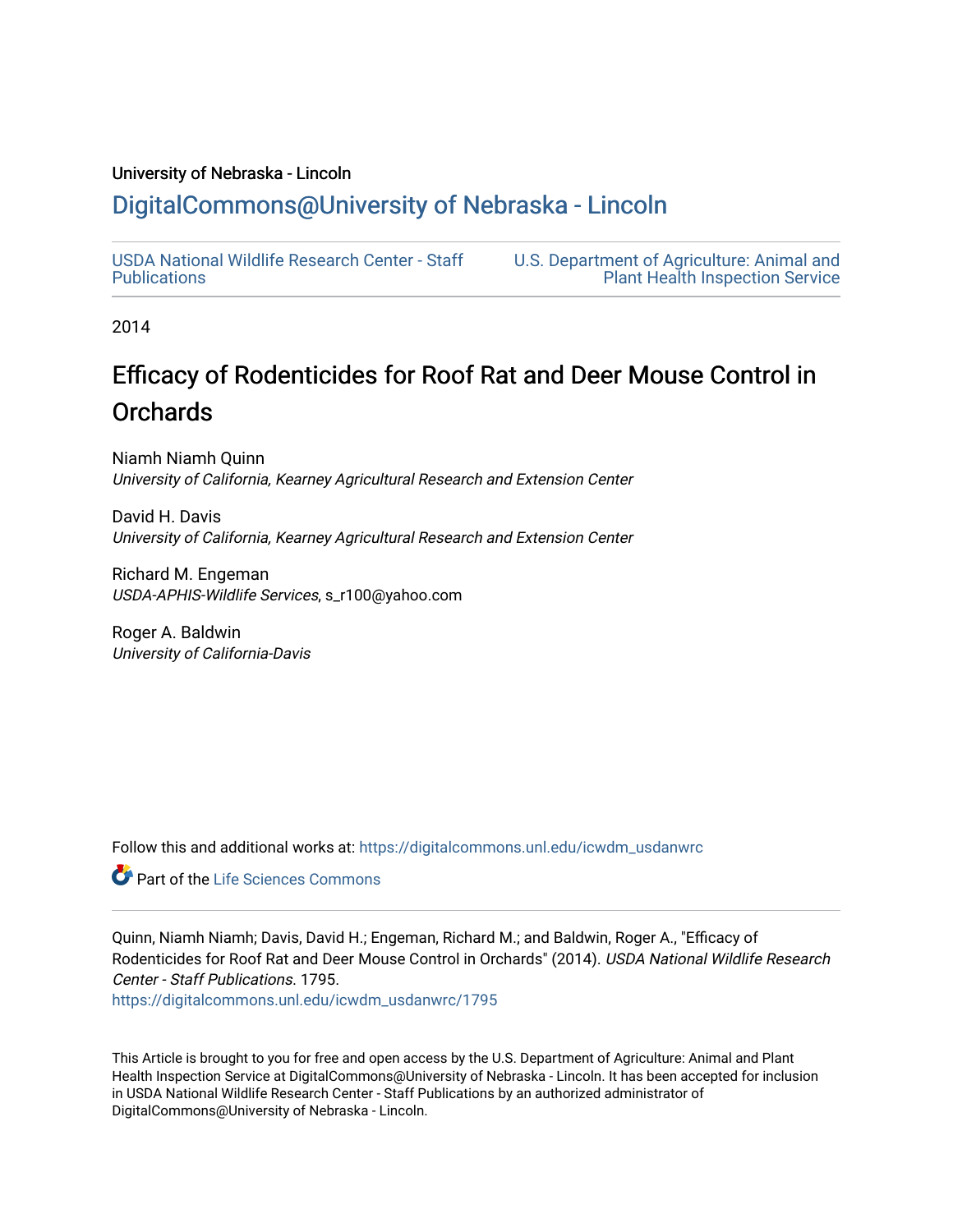### *Poster Presentation* Efficacy of Rodenticides for Roof Rat and Deer Mouse Control in **Orchards**

**Niamh Quinn** and **David H. Davis** University of California, Kearney Agricultural Research and Extension Center, Parlier,California **Richard M. Engeman** USDA Wildlife Services, National Wildlife Research Center, Fort Collins, Colorado **Roger A. Baldwin** Dept. of Wildlife, Fish, and Conservation Biology, University of California-Davis, Davis, California

**ABSTRACT:** Roof rats and deer mice are occasional pests of orchard crops throughout the world. The application of rodenticides is an effective and practical method for controlling rodent pests and reducing damage. However, a paucity of information exists on the efficacy of rodenticides in orchards for these pest species. To address this gap in knowledge, we first developed an index to measure rodent activity in order to monitor efficacy of rodenticides. We then used this index to test the efficacy of 3 first-generation anticoagulant rodenticide baits to determine their utility for controlling roof rats and deer mice in agricultural orchards. Of the baits tested, the 0.005% diphacinone grain bait was the most effective option for controlling both roof rats and deer mice (average efficacy = 90% and 99%, respectively). The use of elevated bait stations proved effective at providing bait to target species and should substantially limit non-target access to rodenticides.

**KEYWORDS:** bait station, deer mouse, diphacinone, *Peromyscus maniculatus*, *Rattus rattus*, roof rat

**Proc. 26th Vertebr. Pest Conf.** (R. M. Timm and J. M. O'Brien, Eds.) **Published at Univ. of Calif., Davis. 2014.** Pp. 196-197.

#### **INTRODUCTION**

Rats (*Rattus* spp.) are a common and very damaging invasive pest found throughout much of the world. Damages have been estimated to be between 5-10% in nut and tree crops (Tobin et al. 1997). Damage caused by deer mice (*Peromyscus maniculatus*) can be extensive, with estimates of \$51 per ha reported in some almond orchards (Pearson et al. 2000). We aimed to develop an index of rodent activity to monitor efficacy of rodenticides, and to subsequently test the efficacy of 3 baits (0.005% chlorophacinone treated oats, 0.005% diphacinone treated oats, and 0.005% diphacinone wax block; California Department of Food and Agriculture, Sacramento, CA) to determine their applicability for controlling roof rats (*Rattus rattus*) and deer mice in agricultural orchards. This publication provides a quick overview of our findings. For a more complete review of this study, see Baldwin et al. (2014).

#### **METHODS**

#### **Indexing Trials**

Five  $180 \times 210$ -m sampling plots were established in almond orchards for the indexing trials (4 in Fresno County, CA and 1 in Yolo County, CA). Roof rat activity was measured using remote triggered cameras focused on two attractants (wax blocks and peanut butter and oats). Upon completion of 3-day indexing trials, we initiated live trapping using Tomahawk live traps (Tomahawk Live Trap LLC, Hazelhurst, WI) to determine a minimum number known estimate. Traps were checked for rat captures for 4 consecutive days. Once captured, roof rats were tagged with No. 3 Monel ear tags (National Band and Tag Co., Newport, KY) to allow for individual identification, and weight and gender were recorded. We considered 3 measures of activity at

each camera for both attractants: 1) Total number of rat intrusions per 24-hr period, 2) Total number of rat intrusions separated by at least  $5$  mins, and  $3$ ) Binary (yes/no) visitation. These 6 combinations were used to evaluate how best to construct the index.

#### **Baiting Trials**

A randomized complete block design was used to test the efficacy of 0.005% diphacinone oats, 0.005% diphaci none wax blocks, and 0.005% chlorophacinone oats. Four  $180 \times 210$ -m treatment plots were established in each orchard with all 3 rodenticide baits and a control randomly assigned to each orchard.

#### **Indexing Protocol**

Prior to bait application, roof rats and deer mice were indexed in each treatment plot across 4 almond orchards using cameras focused on non-toxic wax blocks. Camera sites followed a  $5 \times 4$  pattern with cameras spaced at 30-<br>m intervals. Cameras were operated for approximately 72 hrs and set with a 5-min delay. This process was also repeated immediately following the completion of the baiting trials to determine the efficacy of the 3 rodenticides.

#### **Rodenticide Baiting Trial**

Thirty bait stations were attached to tree branches during the indexing period. Following completion of the index, the bait stations were loaded with their assigned baits and sustained for approximately 4 weeks.

#### **RESULTS**

All photographic measures using wax blocks as an attractant had a superior correlation ( $r \ge 0.92$ ,  $P \le 0.029$ ) with the minimum number of known roof rats than all of